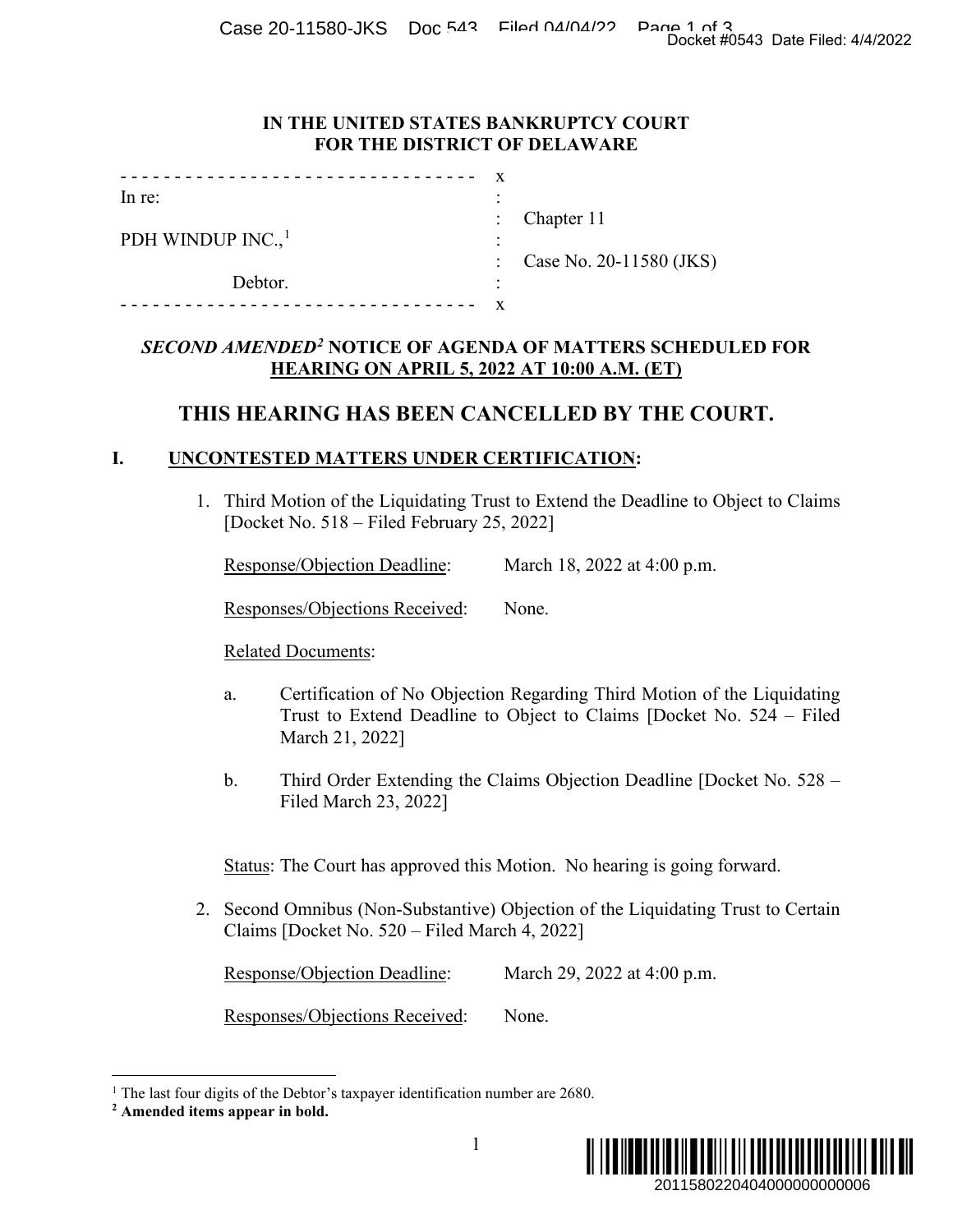### Related Documents:

- a. Notice of Partial Withdrawal without Prejudice of Second Omnibus (Non-Substantive) Objection of the Liquidating Trust to Certain Claims Solely as it Relates to Claim No. 70 of CMIC Co., Ltd. [Docket No. 523 – Filed March 21, 2022]
- b. Notice of Submission of Proofs of Claim Subject to the Second Omnibus (Non-Substantive) Objection of the Liquidating Trust to Certain Claims [Docket No. 525 – Filed March 22, 2022]
- c. Certification of Counsel Regarding Second Omnibus (Non-Substantive) Objection of the Liquidating Trust to Certain Claims [Docket No. 534 – Filed March 31, 2022]
- d. Second Certification of Counsel Regarding Second Omnibus (Non-Substantive) Objection of the Liquidating Trust to Certain Claims [Docket No. 538 – Filed April 4, 2022]
- **e.** Proposed Order Sustaining Second Omnibus (Non-Substantive) Objection of the Liquidating Trust to Certain Claims
- **f. Order Sustaining Second Omnibus (Non-Substantive) Objection of the Liquidating Trust to Certain Claims [Docket No. 541 – Filed April 4, 2022]**

# **Status: The Court has entered an order on the objection. No hearing is going forward.**

3. Third Omnibus (Substantive) Objection of the Liquidating Trust to Certain Claims [Docket No. 521 – Filed March 4, 2022]

Response/Objection Deadline: March 29, 2022 at 4:00 p.m.

Responses/Objections Received:

a. Letter to the Court by Jeffrey Richard Sang re: Third Omnibus (Substantive) Objection of the Liquidating Trust to Certain Claims [Docket No. 533 – Filed March 29, 2022]

#### Related Documents:

b. Notice of Submission of Proofs of Claim Subject to the Third Omnibus (Substantive) Objection of the Liquidating Trust to Certain Claims [Docket No. 526 – Filed March 22, 2022]